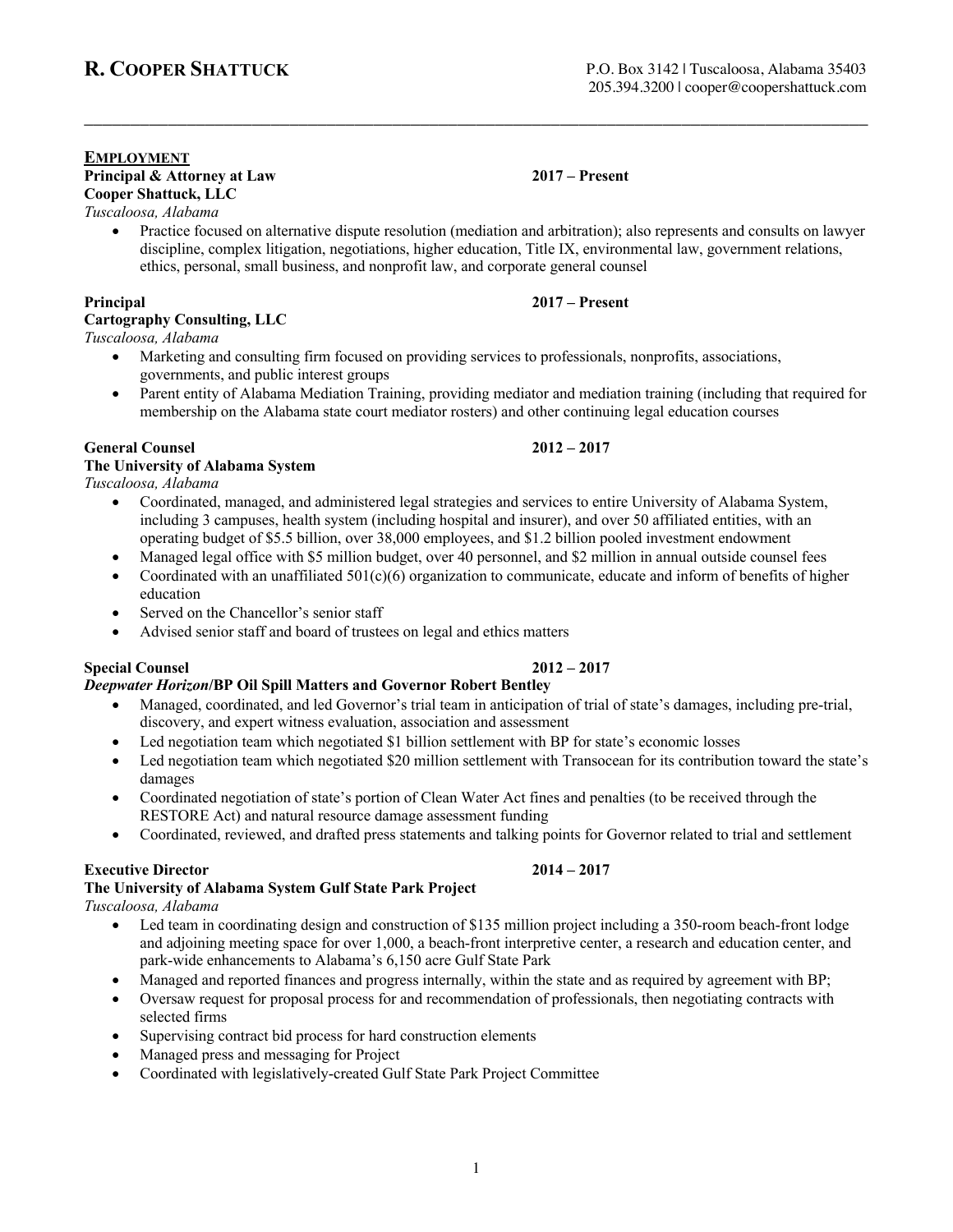## **Chief Legal Advisor 2011 – 2012**

## **Governor Robert Bentley**

## *Montgomery, Alabama*

- Advised and counseled Governor on all matters affecting state governance, which included:
	- o Preparing Governor for all meetings of boards on which he served, including verification of compliance with Open Meetings Act, governing documents, and enabling legislation

\_\_\_\_\_\_\_\_\_\_\_\_\_\_\_\_\_\_\_\_\_\_\_\_\_\_\_\_\_\_\_\_\_\_\_\_\_\_\_\_\_\_\_\_\_\_\_\_\_\_\_\_\_\_\_\_\_\_\_\_\_\_\_\_\_\_\_\_\_\_\_\_\_\_\_\_\_\_\_\_\_\_\_\_

- o Preparing Executive Orders;
- o Reviewing legislation and preparing Executive Amendments and veto messages
- o Drafting legislation and suggesting language for proposed legislation
- o Reviewing and advising Governor on financial matters affecting the state involving bonds, Constitutional and statutory restrictions on financing and spending, and budget constraints
- o Reviewing all contracts with the State of Alabama and its departments and agencies, and advising Governor on same, including contracts regarding construction, professional and other services and purchases
- Managed all litigation in which the Governor was a party, which included:
	- o Monitoring and reviewing all litigation involving every state agency or department
		- o Coordinating, monitoring, and approving employment of all outside counsel for every state agency and department
- Chaired Governor's BP Oil Spill Task Force, which included:
	- o Gathering, organizing, and coordinating all communications, agreements and proposals between the state and its departments and agencies and BP
	- o Organizing, supervising, and leading the effort to calculate the state's economic and natural resource damages caused by the oil spill of 2010
- Negotiated with BP executive management and lead legal counsel on state's economic and natural resource damages
- Monitored legal activities in Multi-District Litigation involving *Deepwater Horizon*
- Served as lead trustee representative for State of Alabama for Natural Resource Damage Assessment (NRDA)
- Trustee Council, consisting of five gulf states and federal agency representatives, which included:
	- o Chairing Executive Committee of NRDA Trustee Council<br>
	o Serving on small group which negotiated \$1 billion and Fa
	- Serving on small group which negotiated \$1 billion and Early Restoration Framework Agreement
	- o Implementing \$1 billion Early Restoration efforts with the selection of projects and negotiation of damage offsets with BP
	- o Supervising assessment of natural resource damages caused by the oil spill
- Served as primary coordinator of state's efforts in "Water Wars" litigation involving competing claims with Georgia and Florida regarding shared water basins, which included:
	- o Coordinating with outside counsel
	- o Leading negotiations with other states
	- o Informing and advising Governor on related issues
- Initiated administration's efforts to analyze and propose a state-wide water management plan
- Reviewed and advised Governor regarding economic development proposals and agreements
- Coordinated resolution of legal issues arising from devastating tornadoes on April 27, 2011
- Reviewed press statements regarding legal issues and provided comment to press regarding legal issues
- Reviewed, coordinated, and advised Governor on compliance with Ethics Commission and ethics laws

### **Attorney/Shareholder 1998 – 2011**

#### **Rosen Harwood, P.A.**

*Tuscaloosa, Alabama*

- Practiced in the areas of construction/surety, employment law and litigation, environmental litigation, consumer finance litigation, general litigation, general business advising, and counseling
- Served on firm management committee
- Served on firm compensation committee
- Established firm mentor program
- Led firm involvement in development of new office building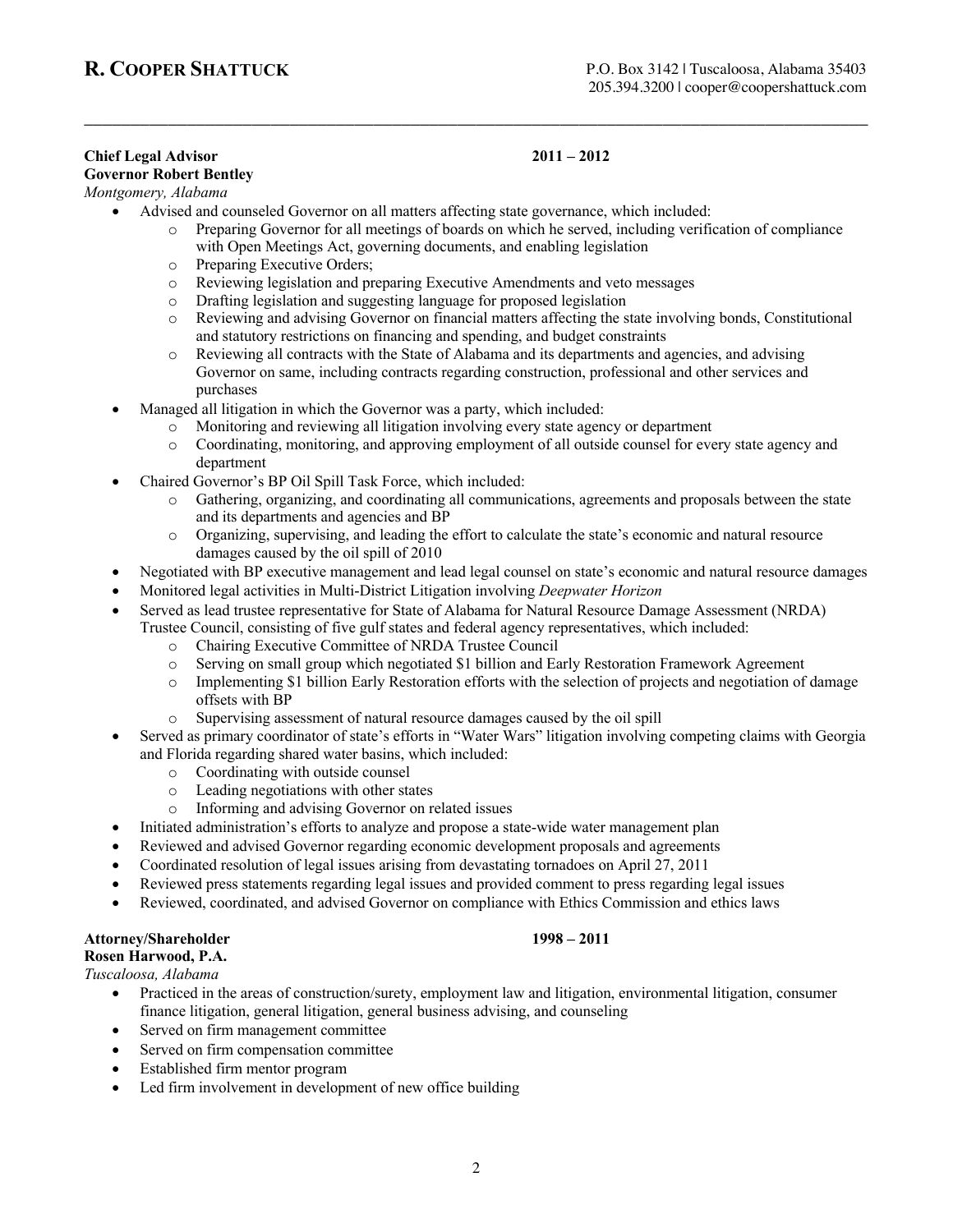#### **Attorney/Shareholder 1990 – 1998**

**Hubbard, Smith, McIlwain, Brakefield and Shattuck, P.C.** *Tuscaloosa, Alabama*

• Practiced in the areas of bank and financial services litigation, lender liability, construction/surety, employment law and litigation, and general litigation

\_\_\_\_\_\_\_\_\_\_\_\_\_\_\_\_\_\_\_\_\_\_\_\_\_\_\_\_\_\_\_\_\_\_\_\_\_\_\_\_\_\_\_\_\_\_\_\_\_\_\_\_\_\_\_\_\_\_\_\_\_\_\_\_\_\_\_\_\_\_\_\_\_\_\_\_\_\_\_\_\_\_\_\_

#### **BAR ADMITTANCE**

**Alabama (1990)**

- Alabama State Courts
- U.S. District Courts for the Northern, Middle, and Southern Districts of Alabama
- U.S. Court of Appeals for the Eleventh Circuit
- Various *pro hac vice* admissions

#### **EDUCATION**

### **Juris Doctorate (1990)**

### **The University of Alabama School of Law**

*Tuscaloosa, Alabama*

• Bench and Bar Legal Honor Society; Recipient, C. Dallas Sands Student Achievement Award; Phi Delta Phi; Senator, Student Bar Association; President, Student Farrah Law Society

## **Bachelor of Science, Economics (1987) Georgia Institute of Technology**

*Atlanta, Georgia*

**FACULTY Adjunct Professor of Law** (**1997 – 2009; 2016 – 2018) The University of Alabama School of Law**

*Tuscaloosa, Ala.* 

- Advanced Torts: Deepwater Horizon
- Alternative Dispute Resolution
- Negotiations
- Sales Law

#### **PROFESSIONAL MEMBERSHIPS AND AFFILIATIONS**

#### **Alabama State Bar 1990 – Present**

- Vice President  $(2014 2015; 2015 2016)$
- Executive Council  $(2014 2018)$
- Bar Commissioner (6th Judicial Circuit, 2003 –2011; At-Large, 2013 2018)
- Disciplinary Commission (2015 2018)
- Disciplinary Panel (2003 2009)
- Search Committee for the Office of General Counsel (2017 2018)
- Chair, Restructure of the Office of General Counsel Task Force (2017 2018)
- Chair, Disciplinary Considerations Task Force (2017 2018)
- Long Range Strategic Planning Task Force (2016 2018)
- Local Bar Task Force  $(2016 2018)$
- Raising Dues Task Force (2015 2018)
- Governmental Liaison Committee (2014 2018)
- Pro Bono and Public Service Committee (Chair, 2021-present; Co-Vice Chair, 2013 2014; 2010 2018)
- Governmental Ethics Task Force (2016 2017)
- Succession Planning Task Force (2015 2017)
- Personnel and Bar Operations Oversight Committee (2014 2017)
- Finance and Audit Committee (2014 2017)
- Unauthorized Practice of Law Committee (2014 2017)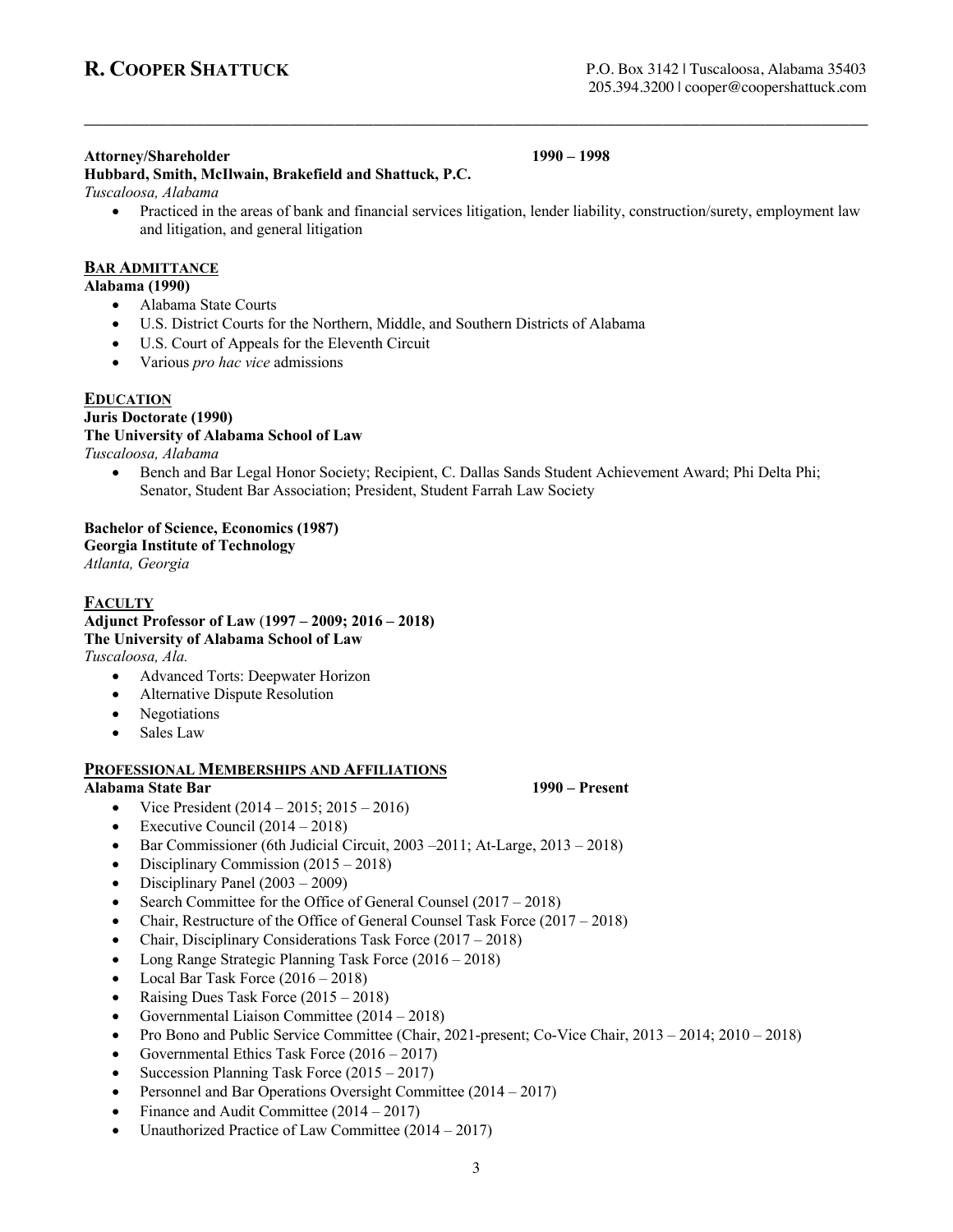| Court Funding Task Force $(2015 - 2016)$<br>$\bullet$<br>Pro Bono Celebration Task Force $(2011 - 2015)$<br>Appointee & Chair, Business Litigation and Complex Litigation Study Committee (2015)<br>Digital Communications Committee $(2014 – 2015)$<br>$\bullet$<br>Chair, In-House Counsel and Government Lawyers Task Force (2013 – 2015)<br>$\bullet$<br>History and Archives Committee $(2013 – 2015)$<br>$\bullet$<br>Judicial Liaison Committee $(2011 – 2015)$<br>$\bullet$<br>Judicial Resource Reallocation Task Force (Chair, $2011 - 2012$ ; $2010 - 2011$ )<br>$\bullet$<br>Humor History Interviews Task Force $(2010 – 2011)$<br>$\bullet$<br>Technology and the Courts Task Force $(2010 – 2011)$<br>$\bullet$ |                               |
|--------------------------------------------------------------------------------------------------------------------------------------------------------------------------------------------------------------------------------------------------------------------------------------------------------------------------------------------------------------------------------------------------------------------------------------------------------------------------------------------------------------------------------------------------------------------------------------------------------------------------------------------------------------------------------------------------------------------------------|-------------------------------|
| <b>Alabama Academy of Attorney Mediators</b>                                                                                                                                                                                                                                                                                                                                                                                                                                                                                                                                                                                                                                                                                   | 2021 -- Present               |
| <b>American Arbitration Association</b><br>Panelist<br>$\bullet$                                                                                                                                                                                                                                                                                                                                                                                                                                                                                                                                                                                                                                                               | $2019 -$ Present              |
| <b>Association of Professional Responsibility Lawyers</b>                                                                                                                                                                                                                                                                                                                                                                                                                                                                                                                                                                                                                                                                      | $2018 -$ Present              |
| Alabama Law Institute                                                                                                                                                                                                                                                                                                                                                                                                                                                                                                                                                                                                                                                                                                          | $2011 -$ Present              |
| <b>Alabama Supreme Court Commission on Dispute Resolution</b>                                                                                                                                                                                                                                                                                                                                                                                                                                                                                                                                                                                                                                                                  | $2011 -$ Present              |
| <b>Farrah Law Alumni Society</b><br>Board of Trustees $(2004 – 2017)$<br>$\bullet$                                                                                                                                                                                                                                                                                                                                                                                                                                                                                                                                                                                                                                             |                               |
| <b>American Bar Association</b><br>Fellow, American Bar Foundation (2015 – Present)<br>$\bullet$                                                                                                                                                                                                                                                                                                                                                                                                                                                                                                                                                                                                                               |                               |
| <b>Tuscaloosa County Bar Association</b><br>Executive Committee (1997-2002)<br>$\bullet$<br>President (2000-2001)<br>$\bullet$<br>• Vice President (1999-2000)<br>Secretary/Treasurer (1998-1999)<br>$\bullet$                                                                                                                                                                                                                                                                                                                                                                                                                                                                                                                 |                               |
| <b>Roster of Alabama State Court Mediators</b>                                                                                                                                                                                                                                                                                                                                                                                                                                                                                                                                                                                                                                                                                 | $1998 -$ Present              |
| Arbitrator, Roster of the Alabama Center for Dispute Resolution 1998 – Present                                                                                                                                                                                                                                                                                                                                                                                                                                                                                                                                                                                                                                                 |                               |
| <b>Fellow, Alabama Law Foundation</b>                                                                                                                                                                                                                                                                                                                                                                                                                                                                                                                                                                                                                                                                                          | $2011 -$ Present              |
| <b>Board of Trustees, Alabama State Bar Foundation</b>                                                                                                                                                                                                                                                                                                                                                                                                                                                                                                                                                                                                                                                                         | $2003 - 2011$ ; $2013 - 2018$ |
| <b>University of Alabama Law School Foundation</b><br><b>Executive Committee</b>                                                                                                                                                                                                                                                                                                                                                                                                                                                                                                                                                                                                                                               | $2013 - 2017$                 |
| <b>Alabama Sentencing Commission</b>                                                                                                                                                                                                                                                                                                                                                                                                                                                                                                                                                                                                                                                                                           | $2011 - 2013$                 |
| <b>OTHER ASSOCIATIONS AND AFFILIATIONS</b><br><b>Treasurer, Alabama Association for Higher Education</b><br>$\sim \Lambda$ 501(c)(6) association organized for the purpose of promoting the common business inte                                                                                                                                                                                                                                                                                                                                                                                                                                                                                                               | $2015 - 2017$                 |

• Chair, In-House Counsel and Government Lawyers Section (2015 – 2016)

• Legal Food Frenzy Task Force (2015 – 2016)

\_\_\_\_\_\_\_\_\_\_\_\_\_\_\_\_\_\_\_\_\_\_\_\_\_\_\_\_\_\_\_\_\_\_\_\_\_\_\_\_\_\_\_\_\_\_\_\_\_\_\_\_\_\_\_\_\_\_\_\_\_\_\_\_\_\_\_\_\_\_\_\_\_\_\_\_\_\_\_\_\_\_\_\_

• A 501(c)(6) association organized for the purpose of promoting the common business interests of all nonprofit institutions of higher education in the State of Alabama along with their respective affiliated organizations in the health care, research and service sectors.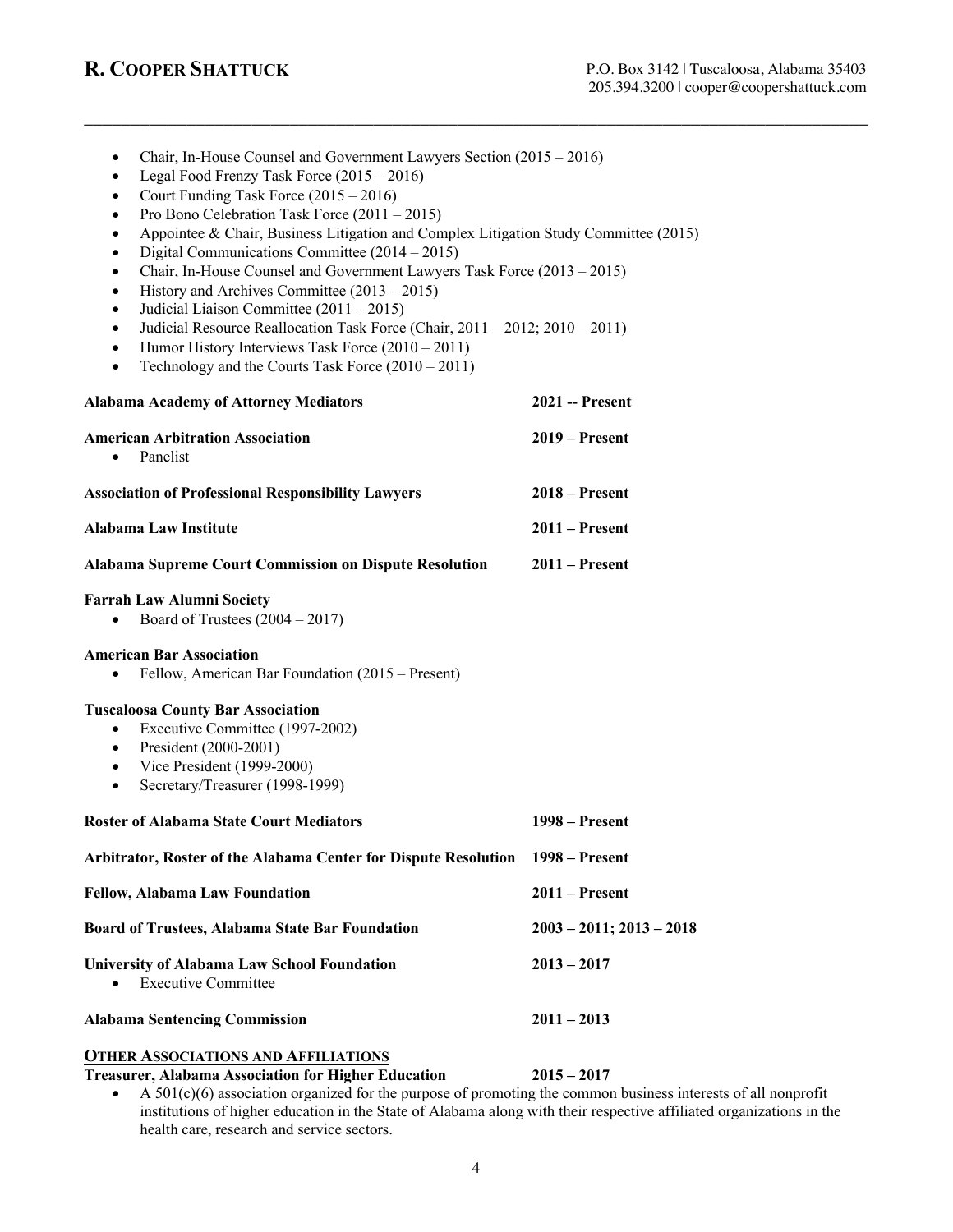#### **PROFESSIONAL PUBLICATIONS**

• "We're Not in Kansa Anymore: Mediating Tips for Mediators and Lawyers in the Land of Zoom" 83 Ala. Lawyer 34 (2022)

\_\_\_\_\_\_\_\_\_\_\_\_\_\_\_\_\_\_\_\_\_\_\_\_\_\_\_\_\_\_\_\_\_\_\_\_\_\_\_\_\_\_\_\_\_\_\_\_\_\_\_\_\_\_\_\_\_\_\_\_\_\_\_\_\_\_\_\_\_\_\_\_\_\_\_\_\_\_\_\_\_\_\_\_

- "Marketing for Lawyers: It's Now or Never" 2 Cumb. L. Rev. Online 119 (2021)
- "Starting a New Law Firm: It's More Than Hanging a Shingle" 79 Ala. Lawyer 100 (March 2018)
- "Alabama's Right of Publicity Act" 76 Ala. Lawyer 256 (July 2015), co-authored with Lee Armstrong
- "Bad Faith: Does it Apply to Sureties in Alabama?" 57 Ala. Lawyer 241 (July 1996)

### **COMMUNITY INVOLVEMENT, AWARDS, AND PUBLIC SERVICE**

#### **Druid Arts Award for Volunteer in Theatre (2022)**

• Presented by the Arts Council of Tuscaloosa for dedication as a behind-the-scenes worker, fundraiser, and current president of the Theatre Tuscaloosa board

#### **Theatre Tuscaloosa, Board of Directors (2017 – Present)**

- President (2021 Present)
- Secretary/Treasurer (2017 Present)

# **Leadership Tuscaloosa, Chair (2016 – 2017) and Vice Chair (2015-2016)**

## **Black Warrior Council of Boy Scouts of America (2008 – 2011)**

• Counsel, Board Member & Executive Council (2008 – 2011)

#### **FOCUS on Senior Citizens (2006 – 2011)**

- President  $(2009 2011)$
- Board of Directors  $(2006 2011)$

#### **Order of the Samaritan (2007)**

• Presented by the Public Interest Institute, University of Alabama School of Law, for coordinating a project uniting law students and local attorneys to provide legal aid to victims of Hurricane Katrina

#### **Local Bar Achievement Award (2000 – 2001)**

• Awarded to the Tuscaloosa County Bar Association by the Alabama State Bar for a volunteer lawyers program created to assist victims of the tornado that devastated Tuscaloosa County in December 2000

#### **SPEAKING ENGAGEMENTS/COURSES**

#### **Alabama Mediation Training**

- 20-Hour Civil Domestic Mediation Training Course
- 40-Hour Domestic Mediation Training Course
	- Both courses approved by the Alabama Center for Dispute Resolution for the training necessary for membership on the Alabama state court mediator rosters

#### **Mediating Tips for Mediators and Lawyers in the Land of Zoom. We're Not in Kansas Anymore!**

• Alabama Center for Dispute Resolution (2021)

#### **Deepwater Horizon 10 Years Later: Lessons Learned for Restoration Planning**

• LSI Natural Resource Damages Seminar (2020)

#### **Top 10 Mistakes Made in Mediation**

- Attorneys Insurance Mutual of the South End-of-Year CLE (2020)
- Alabama State Bar Pro Bono Month Celebration (2021)

#### **Top 10 Mistakes Made in Auto Accident Mediations**

• University of Alabama School of Law/CLE Alabama Litigating Auto Accident Cases (2020)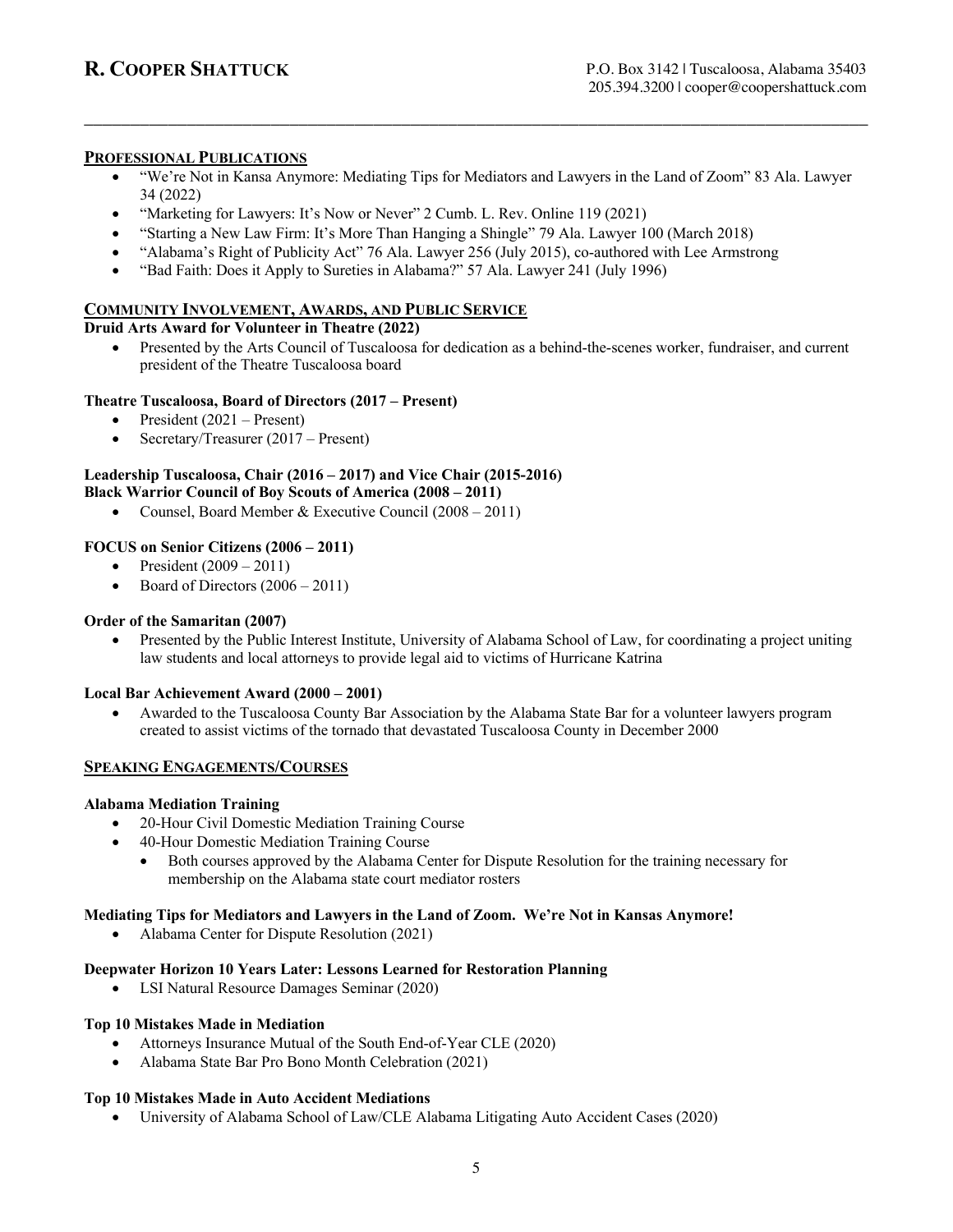#### **Legal Marketing 101**

- CLE Alabama Tort Law Update (2019)
- Paul W. Brock American Inn of Court (2019)
- Huntsville/Madison County Bar Association (2019, 2021)
- Alabama Association for Justice (2021)

### **Selected Ethics Topics for the Bankruptcy Practitioner**

• Bankruptcy Law CLE Northern District of Alabama, Western Division (2021)

\_\_\_\_\_\_\_\_\_\_\_\_\_\_\_\_\_\_\_\_\_\_\_\_\_\_\_\_\_\_\_\_\_\_\_\_\_\_\_\_\_\_\_\_\_\_\_\_\_\_\_\_\_\_\_\_\_\_\_\_\_\_\_\_\_\_\_\_\_\_\_\_\_\_\_\_\_\_\_\_\_\_\_\_

• CLE Alabama Bankruptcy Law Update (2021)

#### **Lawyer University: Marketing 201: Why, How & What to Watch Out For**

- 2018 Alabama State Bar Annual Meeting
- Presentation, marketing for lawyers and law firms
- Panel discussion, disciplinary rules which apply to lawyer marketing and advertising

#### **10 Do's & Don'ts of Crisis Communications**

• Tuscaloosa County Bar Association (2018)

#### **Marketing & Advertising: An Ethics Perspective**

• Fidelity National Title Group (2017)

#### **Annual Ethics & Legal Marketing Update**

• Tuscaloosa County Bar Association Annual Meeting (2017)

#### **Do's and Don'ts of Ethical Legal Marketing**

• Tuscaloosa County Bar Association Quarterly Meeting (2017)

#### **The Disciplinary Process**

- Lauderdale County Bar Association CLE (2017)
- Dekalb County Bar Association CLE (2017)
- 2017 Pre-Legislative Session Reception (2017)

#### **Strengths & Strengths Based Leadership**

- Community Service Programs of West Alabama (2021)
- Business of Being a Lawyer (2017)
- Southland Benefit Solutions (2016)
- Leadership Tuscaloosa (2016)
- Business of Being a Lawyer (2016)
- Women's Leadership Group, Maynard Cooper (2015)
- Leadership Tuscaloosa (2015)
- Junior League of Tuscaloosa Leadership Retreat (2015)
- Leadership Tuscaloosa (2014)
- Business of Being a Lawyer (2014)
- Business of Being a Lawyer (2013)

#### **The BP Oil Spill**

• Huntsville Rotary Club Meeting (2016)

#### **Think Green**

• National Governors Association's Summer Meeting (2015)

#### **Status of the Deepwater Horizon Natural Resource Damage Assessment**

• U.S. Senate Committee on Environment and Public Works (2011)